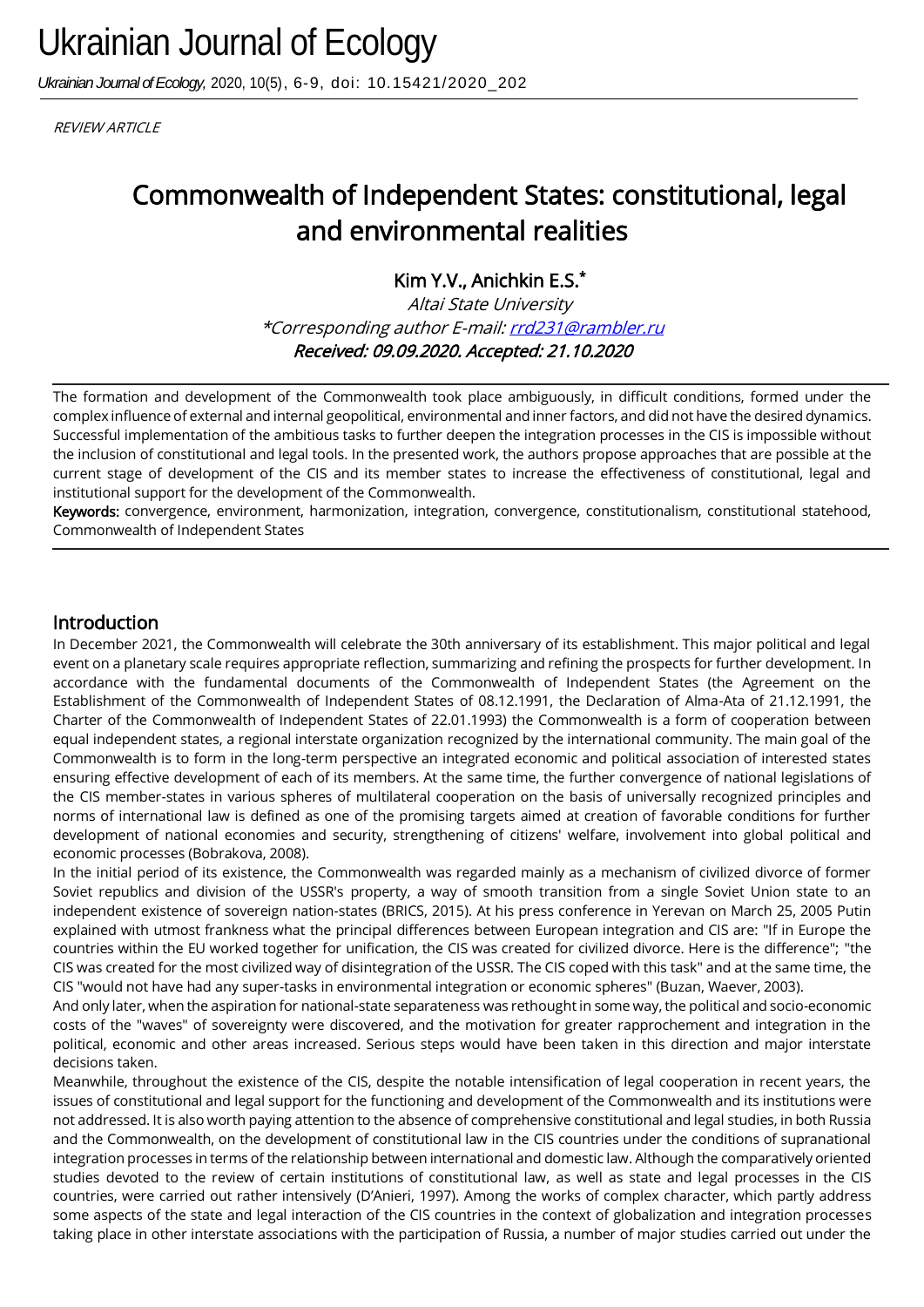auspices of the Institute of Law and Comparative Law under the Government of the Russian Federation (Moscow) could be mentioned (Dodonov, 1997).

Foreign research is primarily focused on the analysis of economic or institutional aspects of post-Soviet regionalism, and therefore there are virtually no specific works of a state-oriented nature that develop the issues outlined in this publication (Dostiev, 1999; Dzhangirian, 2014).

### Materials and methods

According to the Concept of Further Development of the Commonwealth of Independent States, approved by the Decision of the Council of Heads of State of the CIS dated October 5, 2007 (Dushanbe), its distinctive features are the organization of interaction practically in all spheres of interstate communication, flexibility of mechanisms and formats of collective cooperation (item 1.1). At the same time, further convergence of national laws of the CIS member-states in various spheres of multilateral cooperation on the basis of universally recognized principles and norms of international law is defined as one of the promising targets aimed at creating favorable conditions for further development of national economies and security, strengthening of citizens' welfare, involvement in global political and economic processes (Globalization, 2014; Haji Zadeh, 2005).

In the composition of factors that systematically affect the quality of integration processes and at the same time limit the disclosure of development potential in the economy, social sphere and other relevant areas of functioning of the CIS member states, we should mention the insufficient level of organizational and legal support for the processes of harmonization of constitutional and legal systems. Synthetic unification of regulatory possibilities of international legal and constitutional-legal instruments in the Commonwealth space is intended to provide "adequate logistics" of integration processes, which have a configuration of "street with multilateral traffic". Many international associations, primarily the European Union, are following this path today and are achieving impressive results. The presented scientific material is based on an interdisciplinary approach based on the synchronization of achievable constitutional, legal and international legal doctrine.

#### Results

Inertia and weak activity in the development of the CIS at the initial stage had a known impact on the level of organizational and administrative, resource and legal support of integration processes. In particular, the above-mentioned aspects affected the quality of many founding documents of post-Soviet integration associations with the participation of the Russian Federation. For a long time, many of them were characterized by such a defect as abstract wording. As a result, out of the total mass of preconvictions and agreements concluded, approximately 75% are inactive, and the rest have an extremely low effect (Hancock, 2009; Jones Luong, 2002).

An important milestone that has somewhat intensified interstate interaction was the CIS summit in Dushanbe on October 5, 2007, at which the Concept for Further Development of the CIS and the Plan of Basic Activities for its Implementation were approved. In this document, the legal aspects of cooperation were somewhat expanded.

Thus, among the main objectives of the CIS development were identified:

- implementation of fundamental international principles and standards in the sphere of democracy and human rights;

- further convergence of national legislations of the CIS member states in various spheres of multilateral cooperation on the basis of universally recognized principles and norms of international law (paragraph 2.3).

The interparliamentary cooperation of the interested CIS member-states on rapprochement of national legislations, protection of rights and interests of citizens, activation of development of model laws by the Interparliamentary Assembly of the CIS member-states and their implementation into the legislation of the member-states is designated as one of the priority directions of activity (item 4.3). Based on the presented provisions, the legal cooperation of the CIS countries was identified as an independent area. The Advisory Committee of Heads of Legal Services of the Ministries of Foreign Affairs of the CIS Member States, the Council of Ministers of Justice of the CIS Member States, the Council of Chairmen of Higher Arbitration, Economic and Other Courts that Resolve Cases in Economic Disputes have been established and operate. A unified register of legal acts and other documents of the Commonwealth of Independent States has been formed and is being kept. The CIS Internet portal has a special section entitled "Legal Cooperation" that contains relevant information and analytical materials. Interparliamentary legal cooperation through the CIS Interparliamentary Assembly has become closer and more productive (Gleason, 2010; Miller, 2006).

In accordance with the Convention on the Interparliamentary Assembly of the States Parties to the Commonwealth of Independent States of 26.05.1995, the Interparliamentary Assembly of the Commonwealth of Independent States is an interstate body of the CIS (Art. 1) and is called upon, in particular, to adopt recommendations on the approximation of the legislation of the States Parties; to adopt type (model) legislative acts and send them with the appropriate recommendations to the parliaments of the States Parties to this Convention;

to adopt recommendations to bring the legislation of the States Parties in compliance with the provisions of the international treaties concluded by these States in the framework of the Commonwealth of Independent States (art. 4).

Since 2009, the activities of the Inter-Parliamentary Assembly on Model Law-making are carried out on a planned basis in cooperation with the CIS Executive Committee. According to the Plan of interaction between the CIS Executive Committee and the Secretariat of the Council of the Interparliamentary Assembly of the CIS Member States in single law-making for 2016-2020, normative work is carried out in eight areas: economy; social policy; humanitarian sphere; agrarian policy, ecology and environmental management; military cooperation and security; legal sphere; science and education; state construction and local self-government.

In the first approximation of the presented Plan, a certain haphazardness and structural disarray of directions attracts attention. Among other things, the content of certain areas, especially the "Spheres of State Construction and Local Self-Government", is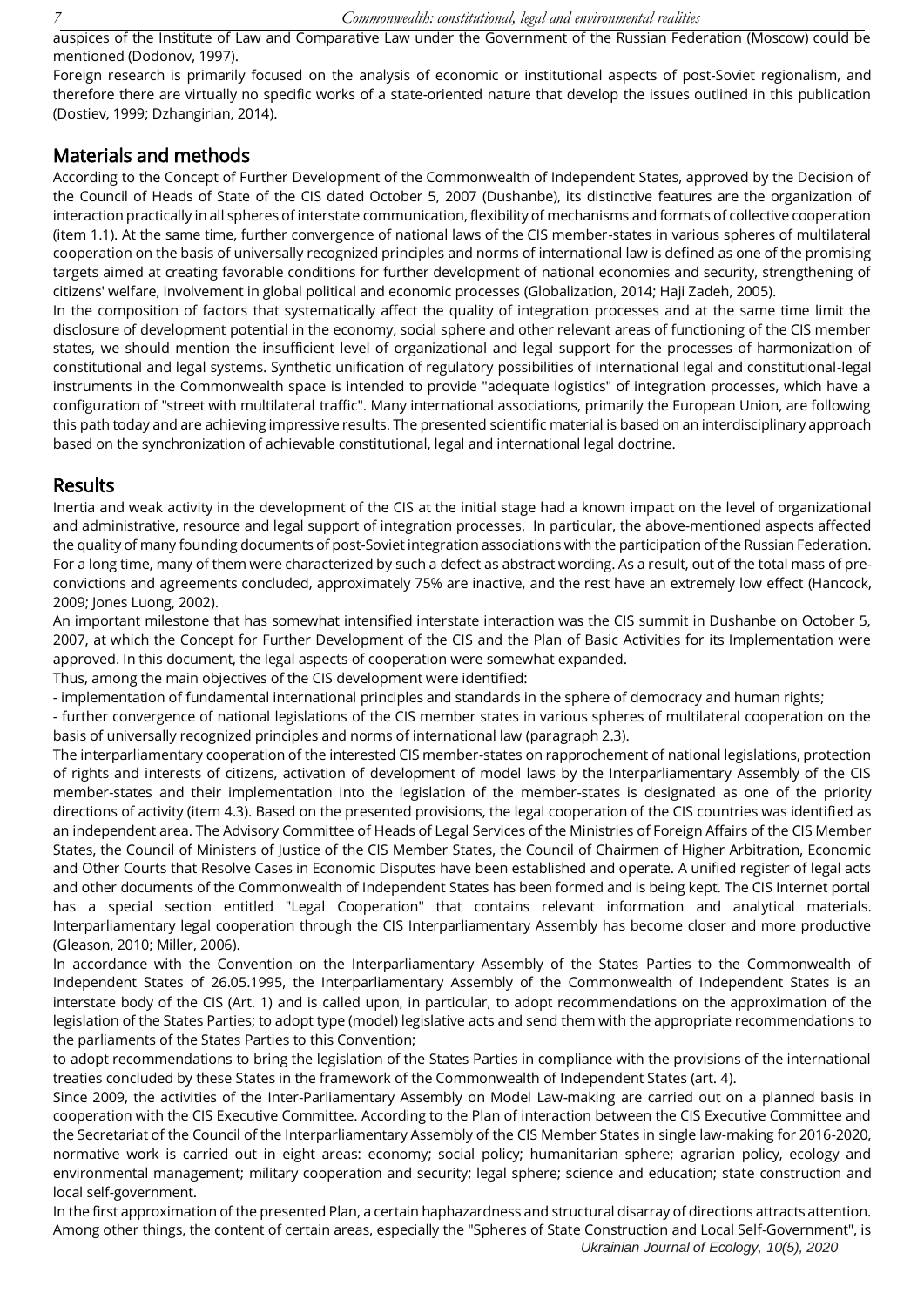very poor and does not fully comply with the established ideas about the legal system. Moreover, in the previous planning periods (2009-2010; 2011-2015) no activities were envisaged in this area at all.

## **Discussion**

It seems that improvement of the efficiency of the Commonwealth and its institutions is inconceivable without attracting the regulatory potential of constitutional legislation and constitutional law in general. On September 28-29, 2016, Minsk hosted the International Scientific and Practical Conference "25 Years of the Commonwealth of Independent States: Results, Prospects", during which recommendations were made aimed at further development of the CIS across the entire spectrum of interstate interaction. One of the most recent CIS legal acts is the Agreement on Coordination of Interstate Relations in the Field of Basic Research of the Member States of the Commonwealth of Independent States, signed in Ashgabat on May 31, 2019. Among other priority areas of cooperation development, in the framework of which the Parties render all-round assistance to the organizations of the present member-states, the humanities are identified (art. 3).

Thus, the scientific significance and urgency of solving this problem are indisputable. The necessary organizational and legal prerequisites for its development are available.

### **Conclusions**

Leading areas of development on the proposed set of fundamental problems could be implemented as a holistic project "Modern Constatus Law of the Russian Federation and CIS countries in the conditions of supranational integration processes: state, trends of development and reserves for improving efficiency". It is assumed that they will be determined in accordance with the approaches to the organization of fundamental scientific research established in the national jurisprudence. They could be preliminary presented in the form of the following thematic sections (blocks).

Section 1: "The Constitutional Space of the Commonwealth of Independent States as a Geopolitical and State Legal Reality: Constitutional and Legal Aspects of Institutional Support for CIS Development". There are fundamental geopolitical and statelegal prerequisites for the legitimacy of statements about the unity of the CIS constitutional space. They derive from the historically established community of political, legal and economic systems, have an organic character, and are found in the genetic kinship of civilization principles and cultural traditions of states and ethnic groups that have generated a single statehood of the Great Russian Empire and the Union - USSR. There is a need for a deep special legal analysis from the perspective of the science of constitutional (state) law: a) the completeness and sufficiency of the institutional framework of the CIS, which should be aimed at promoting and reproducing its values, goals, serving its interests and those of its member states, and ensuring the consistency, efficiency and continuity of its policies and actions, b) the workability and effectiveness of constitutional and legal means to ensure the functioning and development of state and legal institutions of the Soviet Union.

Section 2: "Dynamics of the constitutional and legal space of the Commonwealth of Independent States: basic laws and development trends". At the present stage, there is a high degree of interpenetration of approaches and institutional decisions in constitutional and legal construction between the CIS member-states, and an aspiration to further convergence and integration of many observed modes of public and state life. The section is aimed at a comprehensive study of the patterns and trends in constitutional and legal development of the Russian Federation and the CIS member states.

Section 3: "Constitutionality and constitutional statehood in the CIS space: typology of national models of constitutions and correlation of system forming elements of constitutional order". It would be useful from the theoretical and methodological point of view within the framework of the doctrine of constitutionalism to clarify and doctrinally substantiate the characteristic of parameters (essential features) of constitutional statehood and on this basis to give an assessment of the depth of perception and quality of reproduction of the beginning of constitutionalism in the practice of state building of the Russian Federation and CIS countries. The author presents an important theoretical development of the typology of constitutional models forming in the CIS space and the analysis of the factors influencing the peculiarities of their evolution.

Section 4 "Statehood, supranationality and conventionality: comparative legal analysis of the role and potential of constitutional and legal means in the interstate integration process (European Union, Association of Southeast Asian Nations, League of Arab States, Organization of Islamic Cooperation, African Union, Community of Latin American and Caribbean States, etc.)". The section has a comparative legal orientation and is focused on the analysis and synthesis of international experience of institutional and legal support of integration processes developed in the practice of the largest interstate associations.

Section 5. "Target guidelines and profile directions of integration and harmonization of the CIS constitutional space: urgent problems of improving the institutional and constitutional-legal support". The section is aimed at developing proposals and recommendations to improve the mechanism of constitutional and legal support of integration processes, increase the efficiency of supranational and national state institutions in the implementation of strategic goals and objectives of development of the CIS and its member-states.

The scientific problem on the solution of which it is proposed to orient the direction of research proposed in this article is the current state of constitutional law and constitutional statehood in the Russian Federation and CIS member states, the main regularities and trends that characterize the general dynamics of the constitutional space and institutions of the CIS, as well as doctrinal and contiguous legal support (including the design of legal models and legal structures) of the priority directions.

#### References